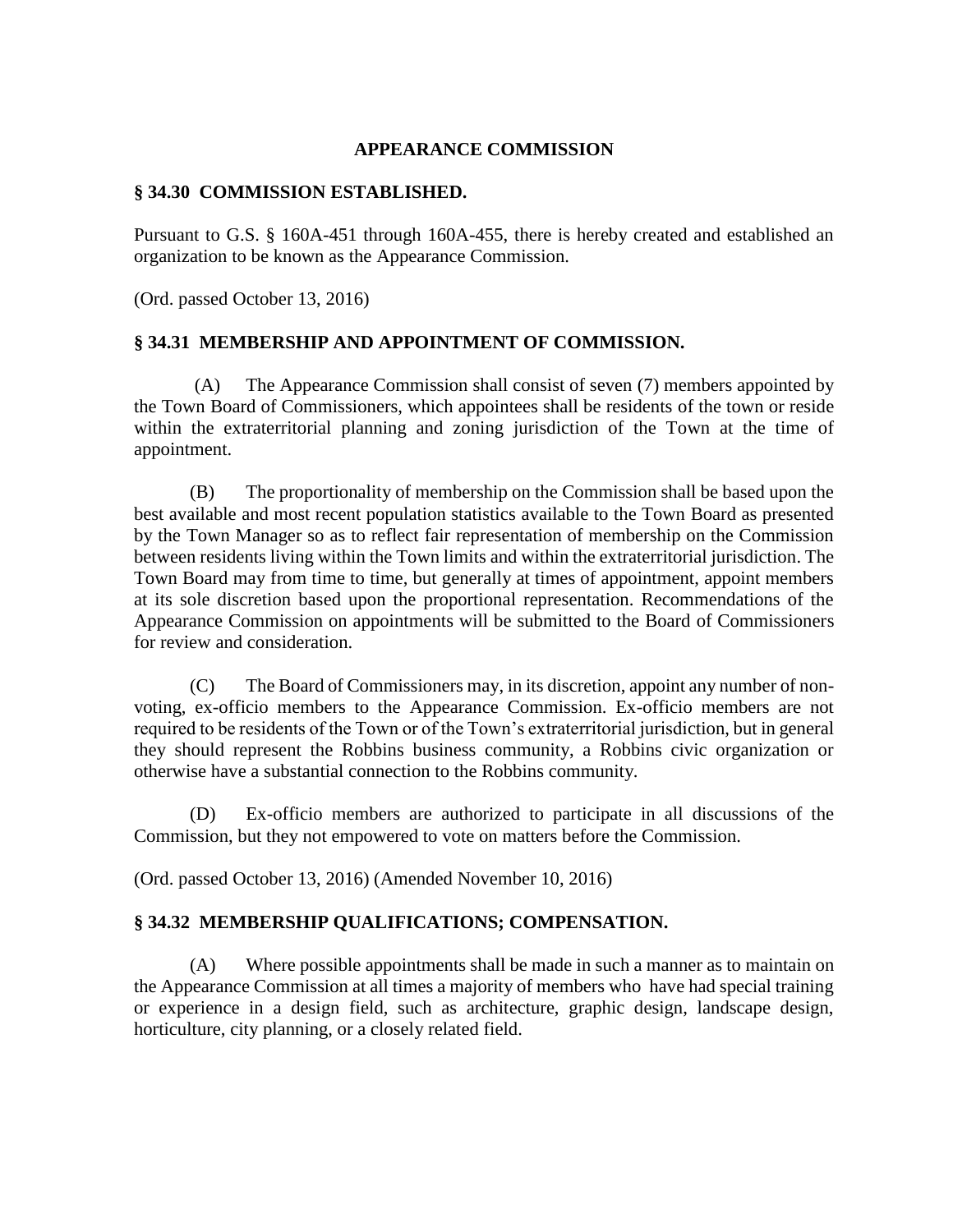(B) The Town Board shall periodically review the backgrounds and qualifications of the Commission membership to insure that a majority has training or experience. Generally, the review shall take place at times of appointment.

(C) Members on the Commission may be reimbursed for actual expenses in the performance of the duties within the limits of any funds available to the Commission but shall serve without pay. In all cases, any reimbursement shall only be made in accordance with policies specifically approved by the Town Board.

(Ord. passed October 13, 2016)

# **§ 34.33 TERMS OF APPOINTMENT.**

(A) Initial appointments shall be staggered as follows: 1 appointee shall serve for 1 year; 3 shall serve 2-year terms; and 3 shall serve 3-year terms. Upon expiration of the initial staggered term, each Appearance Commission member shall serve a three (3) year term, but members may continue to serve until their successors have been appointed.

(B) For voting members, vacancies may be filled for the unexpired term only. The first term, without consideration as to length of that term, is considered a full term. An appointee who shall fill an unexpired term shall be entitled to serve an additional two (2) full consecutive terms.

(C) Ex-officio members shall serve three (3) year terms.

(D) Voting and ex-officio members may be appointed to not more than two (2) successive complete terms. For any member to be eligible to serve a third term, he or she must remain off the Appearance Commission a minimum of one (1) year to be appointed again.

(E) Membership on the Commission is declared to be an office that may be held concurrently with any other elective or appointive office pursuant to Article VI, Sec. 9, of the State Constitution.

(Ord. passed October 13, 2016) (Amended November 10, 2016)

# **§ 34.34 RECORDS; MEETINGS.**

(A) The Appearance Commission shall elect a chairman, vice-chairman and secretary; the latter officer may be a member of the commission or a member of the Town staff.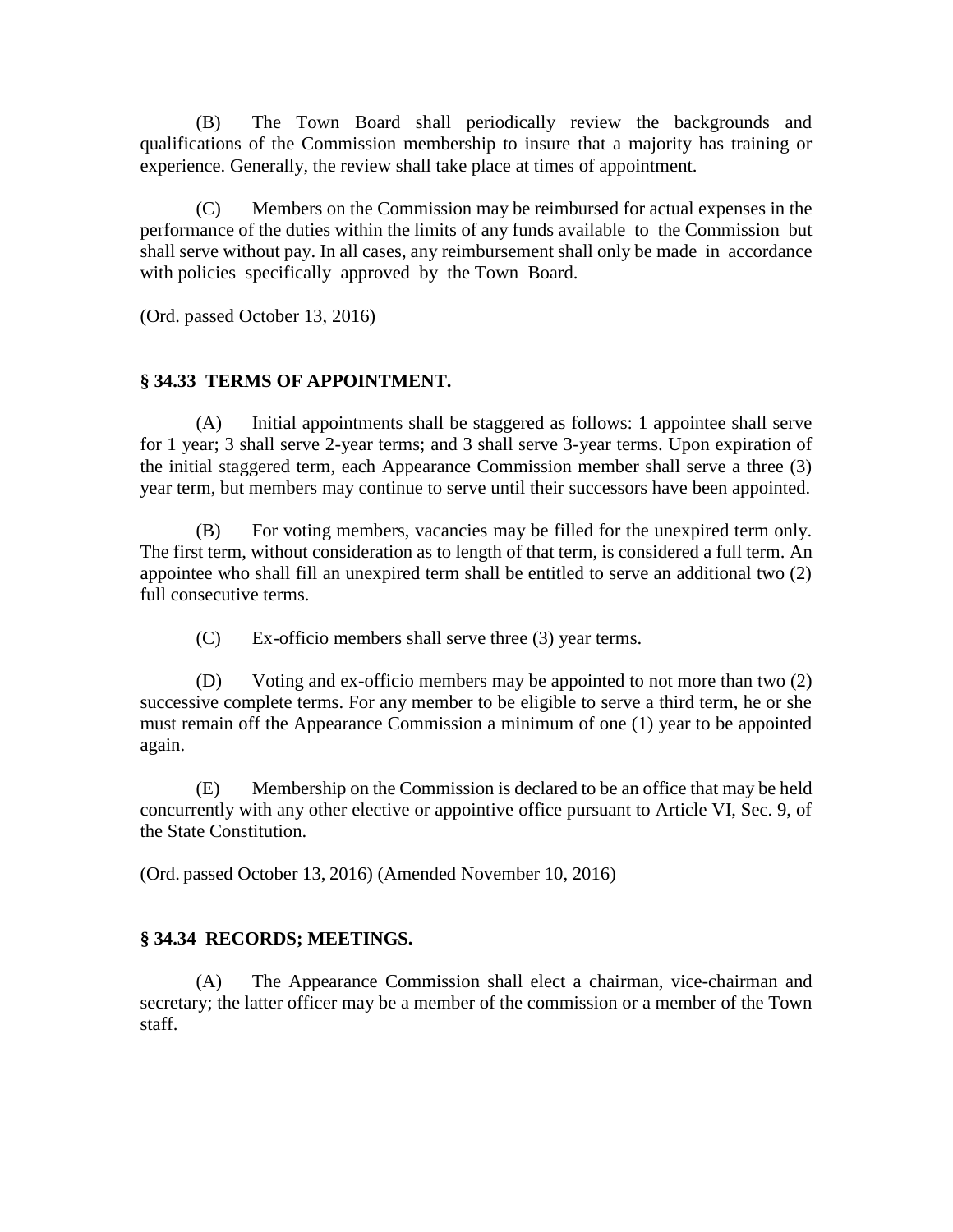(B) The Appearance Commission shall maintain a record of its members' attendance and of its actions, findings, and recommendations, which shall be open to the public for inspection.

(C) A quorum of four (4) members shall be necessary to take any official action authorized or required by this commission. A quorum shall be calculated based on the number of voting members present. Ex-officio members shall not be counted for the purposes of determining whether a quorum is present.

(D) The commission shall meet at regular, scheduled times and at other times as the commission may determine as needed. All of its meetings shall be open to the public.

(Ord. passed October 13, 2016) (Amended November 10, 2016)

### **§34.35 POWERS AND DUTIES.**

The Appearance Commission shall study the visual problems and needs of the Town and the extraterritorial planning and zoning jurisdiction and shall make any plans and carry out any programs in accordance with the powers listed below to enhance and improve the visual quality and aesthetic characteristic of the Town and the extraterritorial jurisdiction beyond the Town limits. Specific emphasis and focus will be applied to the downtown district, a priority to the Board of Commissioners. To this end the Commission shall have the following powers and duties:

(A) To initiate, promote, and assist in the implementation of programs of general community beautification in the Town and the extraterritorial jurisdiction area beyond the Town limits;

(B) To seek to coordinate the activities of individuals, agencies, and organizations, public and private, whose plans, activities, and programs bear upon the appearance of the Town and the extraterritorial jurisdiction beyond the Town limits;

(C) To provide leadership and guidance in matters of area appearance or community design and appearance to individuals, and to public and private organizations and agencies;

(D) To make studies of the visual characteristics and problems of the Town and the extraterritorial jurisdiction beyond the Town limits, including surveys and inventories of an appropriate nature, and to recommend standards and policies of design for the entire area, any portion or neighborhood thereof, or any project to be undertaken;

(E) To prepare both general and specific plans for the improved appearance of the Town or the extraterritorial jurisdiction beyond the Town limits. These plans may include the entire area or any part thereof, and may include private as well as public property. The plans shall set forth desirable standards and goals for the aesthetic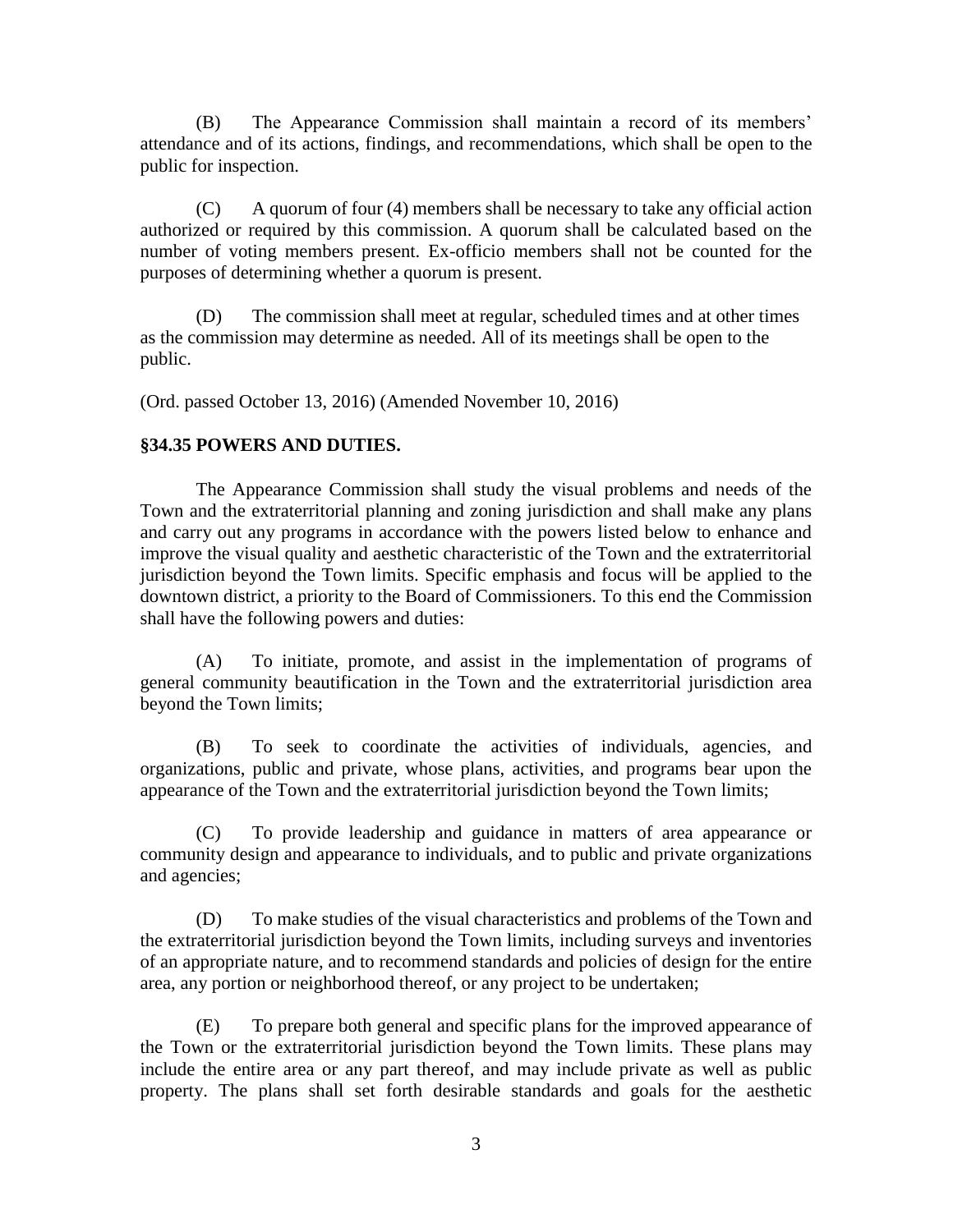enhancement of the Town or the extraterritorial planning and zoning jurisdiction beyond the Town limits, including public ways and areas, open spaces, and public and private buildings and projects; and

(F) To participate in the implementation of plans in accordance with the following powers:

- 1. To request from the proper officials of any public agency or body, including agencies of the state and its political subdivisions, its plans for public buildings,
- 2. facilities, or projects to be located within the Town or its extraterritorial planning and zoning jurisdiction;
- 3. To review these plans and to make recommendations regarding their aesthetic suitability to the Town Board, Moore County Board of Commissioners, and the Town Planning Board. All plans shall be reviewed by the Commission in a prompt and expeditious manner, and all recommendations of the Commission with regard to any public project shall be made in writing. Copies of the recommendation shall be transmitted promptly to the Town Board, Planning Board, and t-4oore County Board of Commissioners;
- 4. To formulate and recommend to the Planning Board and the Town Board the adoption or amendment of ordinances, including the zoning ordinance, subdivision regulations, and other local ordinances regulating the use of property, that will, in the opinion of the Commission, serve to enhance the appearance of the Town and the extraterritorial jurisdiction beyond the Town limits;
- 5. To enter, in the performance of its official duties and at reasonable times, upon private lands and make examinations or surveys;
- 6. To promote public interest in and an understanding of its recommendations, studies, and plans, and to that end to prepare, publish, and distribute to the public the studies and reports as will, in the opinion of the Commission, advance the cause of improved Town and county appearance;
- 7. To direct the attention of Town and county officials to needed enforcement of any ordinance that may in any way affect the appearance of the Town and county; and
- 8. To seek voluntary adherence to the standards and policies of its plans.

(Ord. passed October 13, 2016)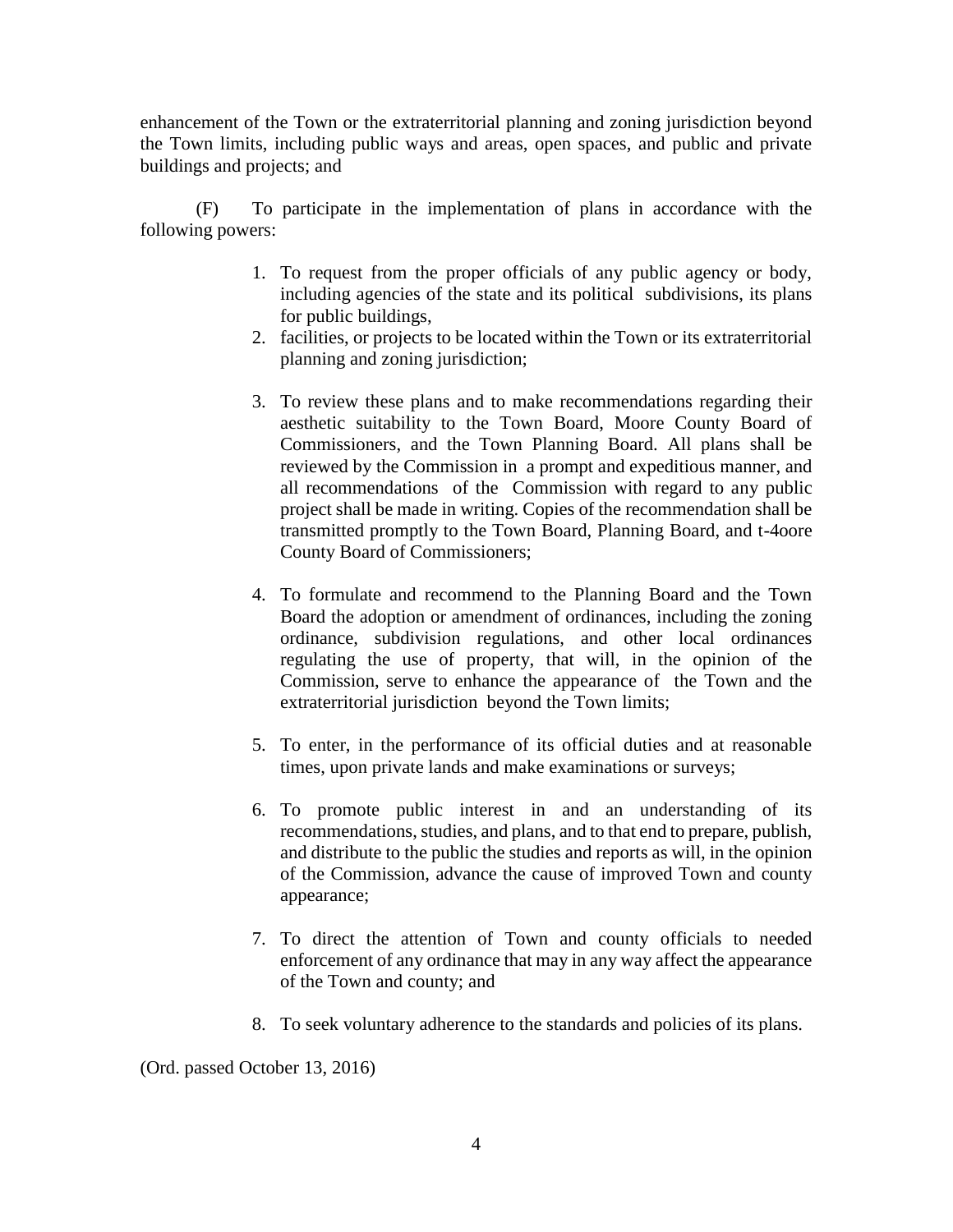### **§34.36 STAFF SERVICES; ADVISORY COUNCIL.**

The Town Manager, upon the request of the Chairperson of the Appearance Commission, may make necessary arrangements to supply available technical assistance to the Commission in performance of its responsibility by utilizing existing support staff of the Town. The Town Board may, in its sole discretion, further appropriate the amount, as it deems necessary to carry out the purposes for which the Commission was created. The Commission may establish an Advisory Council or other committees.

(Ord. passed October 13, 2016)

### **§34.37 ANNUAL REPORT.**

The Appearance Commission shall submit no later than April 15 of each year, or at an earlier date or more often if deemed necessary by the Town Board, a thorough written report to the Town Board of its activities, accomplishments, and expenditures to date for the current fiscal year, and its requested appropriation for the next fiscal year. All accounts and funds appropriated directly to the Commission shall be administered substantially in accordance with the requirements of the Local Government Budget and Fiscal Control Act (LGBFCA), G.S. §§ 159-7 through 159-42.

(Ord. passed October 13, 2016)

### **§34.38 RECEIPT AND EXPENDITURE OF FUNDS.**

The Appearance Commission may encourage contributions from private agencies, foundations, organizations, individuals, or other similar sources, in addition to any funds specifically appropriated for its use by the Town Board. Contributions of any fund will be used for any purpose within the scope of its authority as herein specified. No member of the Commission, however, shall have the authority to incur any financial obligations or liability in the name of the Town without first having obtained the written consent and approval of the Town Board substantially in accordance with the requirements of the Local Government Budget and Fiscal Control Act (LGBFCA), G.S. §§ 159-7 through 159-42.

(Ord. passed October 13, 2016)

#### **§ 34.39 ATTENDANCE AT MEETINGS.**

All members, including ex-officio members, shall faithfully attend the meetings of the Appearance Commission. Failure to attend three (3) consecutive meetings without prior excuse shall be cause for removal from the Appearance Commission.